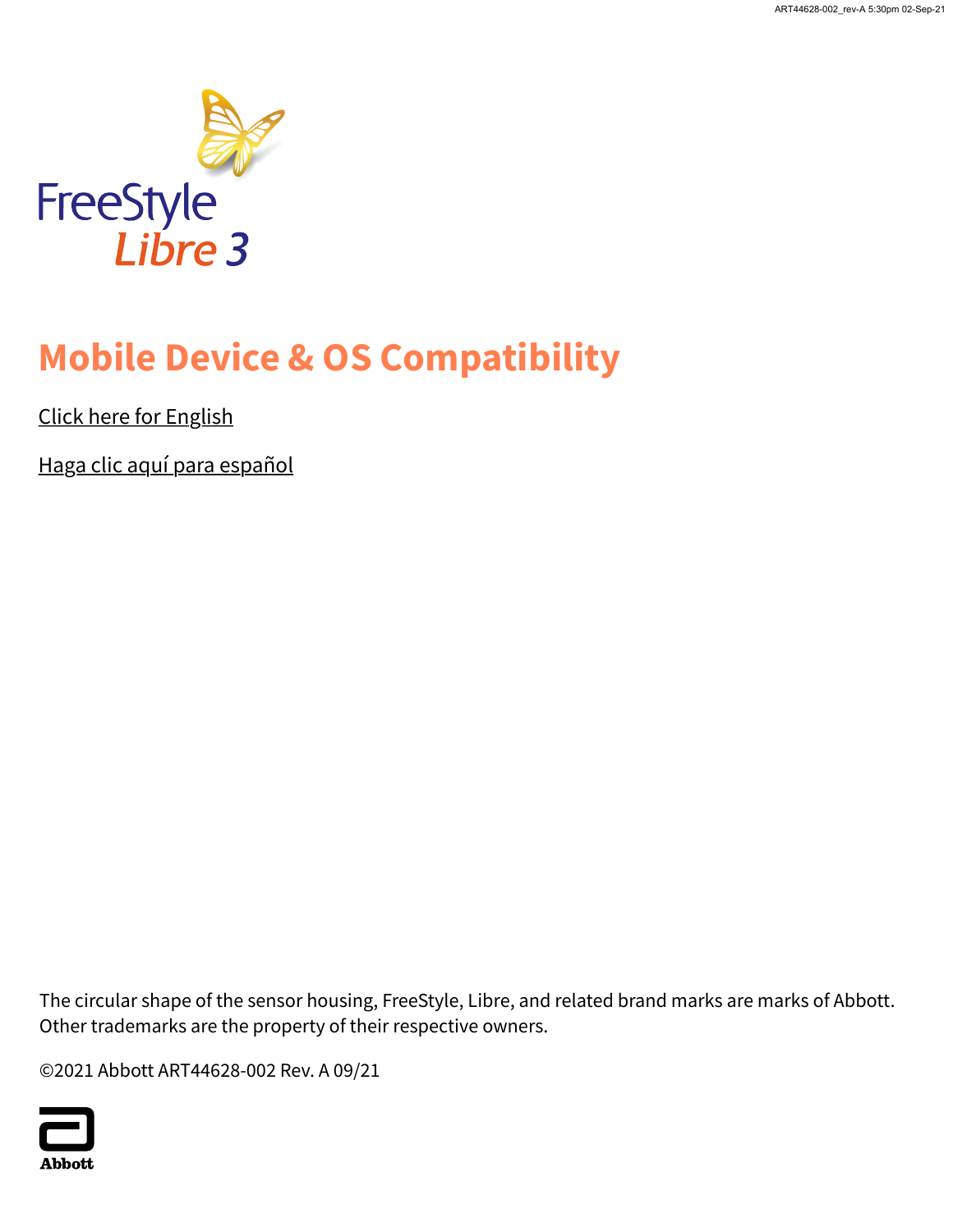## **MOBILE DEVICE & OS COMPATIBILITY**

Popular mobile devices and operating systems (OS) are regularly tested to evaluate NFC scan performance, Bluetooth connectivity, and app compatibility with Sensors. We recommend checking this guide before installing a new OS version on your phone or before using the App with a new phone.

#### **Recommended app, device, and operating systems**

| <b>APP / VERSION</b>               | <b>DEVICES</b>                | OS           |
|------------------------------------|-------------------------------|--------------|
| FreeStyle Libre 3<br>(version 3.2) | iPhone X<br>iPhone 12 Pro Max | 14.0.1, 14.6 |

This table will be updated as other devices and operating systems are evaluated. Contact Customer Service for more information on devices and operating systems other than those listed. Beta OS versions are not evaluated or supported. The App cannot be used with jailbroken and rooted devices.